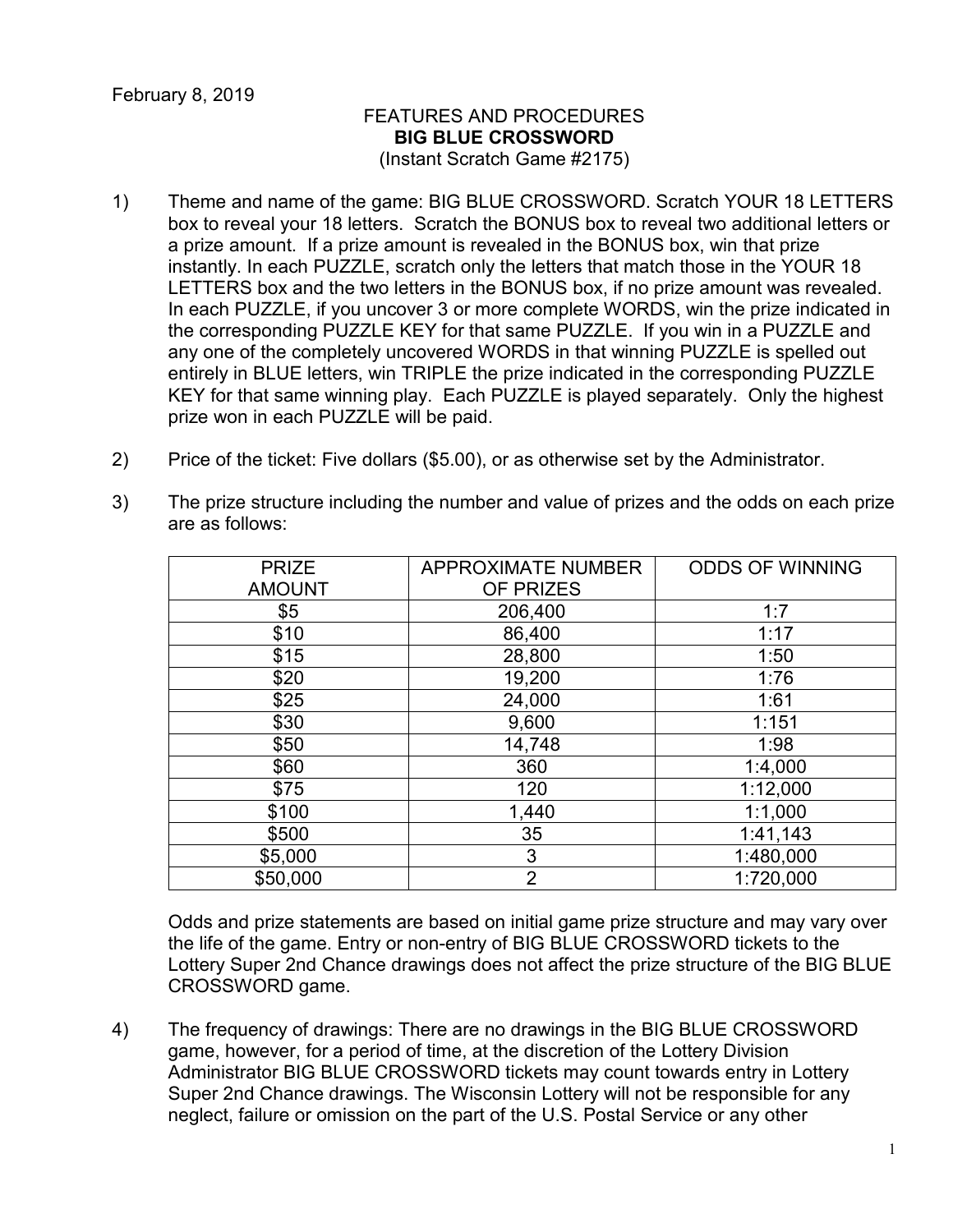delivery/courier service used to deliver a player's Super 2nd Chance Drawing mailing to the Wisconsin Lottery. The Lottery assumes no responsibility or liability for Super 2nd Chance tickets that are lost, or destroyed or otherwise disqualified from participation in a drawing when such tickets are in the control of the Lottery. All tickets sent to the Wisconsin Lottery to enter the Super 2nd Chance drawings become property of the Wisconsin Lottery and will not be returned. Only tickets sent to and received at the correct address for entry into the Super 2nd Chance drawing will be eligible for the Super 2nd Chance drawing.

5) The method of selecting winners: There are two (2) crossword PUZZLES and a BONUS play area on each BIG BLUE CROSSWORD ticket. The uncovered BONUS play area will show either two (2) bonus letters or a prize amount. The holder of a ticket showing a prize amount (instead of two letters) in the uncovered BONUS play area shall win that amount automatically.

The holder of a ticket where the letters in the uncovered YOUR 18 LETTERS box and in the uncovered BONUS box (if no prize amount was revealed) match the letters in PUZZLE 1 to complete three (3) or more complete WORDS, and where all of the completely matched WORDS are spelled out with at least one (1) letter imaged in the color BLACK, shall win the prize shown in the PUZZLE 1 KEY for that same number of complete WORDS.

The holder of a ticket where the letters in the uncovered YOUR 18 LETTERS box and in the uncovered BONUS box (if no prize amount was revealed) match the letters in PUZZLE 1 to complete three (3) or more complete WORDS, and where one (1) of those completed WORDS is spelled out entirely with letters imaged in the color BLUE, shall win three (3) TIMES the prize amount shown in the PUZZLE 1 KEY for that same number of complete WORDS.

The holder of a ticket where the letters in the uncovered YOUR 18 LETTERS box and in the uncovered BONUS box (if no prize amount was revealed) match the letters in PUZZLE 2 to complete three (3) or more complete WORDS, and where all of the completely matched WORDS are spelled out with at least one (1) letter imaged in the color BLACK, shall win the prize shown in the PUZZLE 2 KEY for that same number of complete WORDS.

The holder of a ticket where the letters in the uncovered YOUR 18 LETTERS box and in the uncovered BONUS box (if no prize amount was revealed) match the letters in PUZZLE 2 to complete three (3) or more complete WORDS, and where one (1) of those completed WORDS is spelled out entirely with letters imaged in the color **BLUE**, shall win three (3) TIMES the prize amount shown in the PUZZLE 2 KEY for that same number of complete WORDS.

Each PUZZLE is played separately. The possible complete WORDS on the ticket will be shown in each PUZZLE. Each possible complete WORD consists of three (3) or more letters and fills a complete word space. Letters in each PUZZLE combined to form a complete WORD must appear in a continuous horizontal (from left to right) or vertical (from top to bottom) sequence in a word space on that same PUZZLE, and must completely fill that word space. A WORD within a complete WORD such as "CABIN"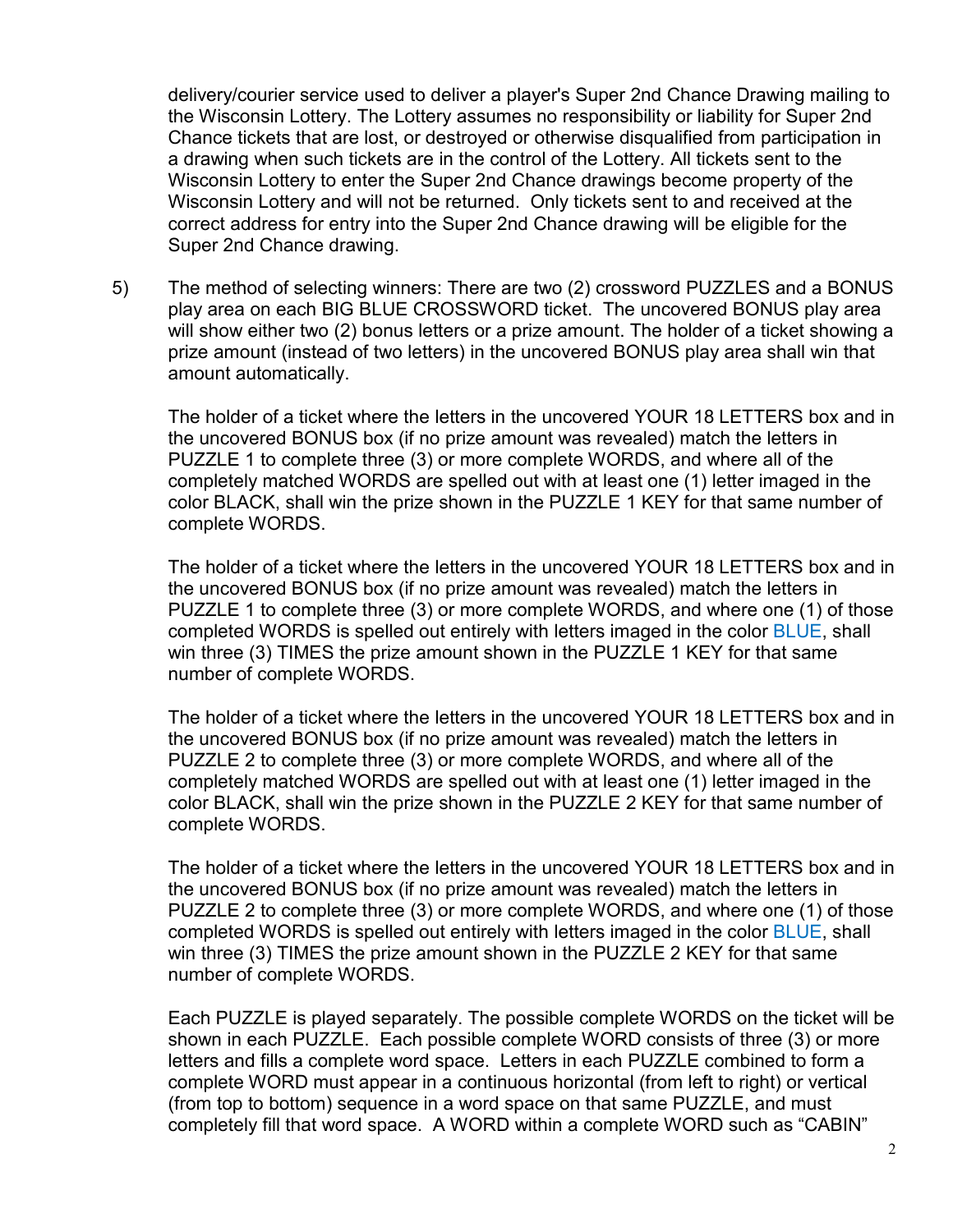within "CABINET" is not a complete WORD, since it does not completely fill the word space. Letters forming a WORD filling a complete word space can only be used to form one (1) complete WORD. Complete WORDS cannot be formed on either PUZZLE by linking letters diagonally, or by reading the letters from right to left or bottom to top. The YOUR 18 LETTERS play area and BONUS box must contain all of the letters in a possible complete WORD in order to form that WORD. The YOUR 18 LETTERS and BONUS legends, as well as any captions associated with a prize symbol in the BONUS box, cannot be used to match letters found in PUZZLE 1 or PUZZLE 2.

A winning PUZZLE can win only the highest prize or (if one (1) of the completed WORDS in a crossword puzzle is completely imaged in the color **BLUE** as previously described in these features and procedures) three (3) TIMES the highest prize shown in the corresponding PUZZLE KEY for that same winning pattern in that same PUZZLE, as previously described in these features and procedures.

- 6) The method of making payment to winners:
	- A. Submission of the original ticket (not a copy), as provided below, shall be the sole method of claiming a prize.
	- B. Payment of prizes under six hundred dollars (\$600) may be made by presenting the ticket for validation and payment to any Wisconsin Lottery retailer.
	- C. The original winning ticket must be signed by a single human being. For-profit and non-profit entities, trusts, and other non-human beings are not eligible to play or claim a prize in this game. Payment of any prize totaling five hundred thousand, nine hundred ninety-nine dollars (\$500,999) or less may be made by either 1) signing the back of the original winning ticket, completing a Lottery claim form and presenting it in person to any Lottery office for validation and payment by the claim deadline under section 6(G), or 2) by signing the back of the original winning ticket, completing a Lottery claim form and mailing it for validation and payment to Lottery Headquarters in Madison. If claiming a prize by mail, the original winning ticket and Lottery claim form must be mailed to Lottery Headquarters in Madison in a properly addressed envelope with the postage duly prepaid by the claim deadline under section 6(G). Payment of any prize totaling five hundred and one thousand dollars (\$501,000) or more must be made by signing the back of the original winning ticket, completing a Lottery claim form and presenting it in person to the Lottery Headquarters in Madison for validation and payment by the claim deadline under section 6(G). Personal appearance may be waived at the Lottery Division Administrator's sole discretion.
	- D. Tickets are void if stolen, unissued, mutilated, altered, counterfeit, or otherwise fail validation tests. The Lottery at its sole discretion reserves the right to pay any mutilated ticket based upon the facts and circumstances of the particular claim. Such action by the Lottery is final and non-reviewable.
	- E. Tickets are void if misprinted. "Misprinted" means any mistake or difference from the original ticket or game specifications of any kind in the printing, manufacturing, packaging or other processing related to the production or